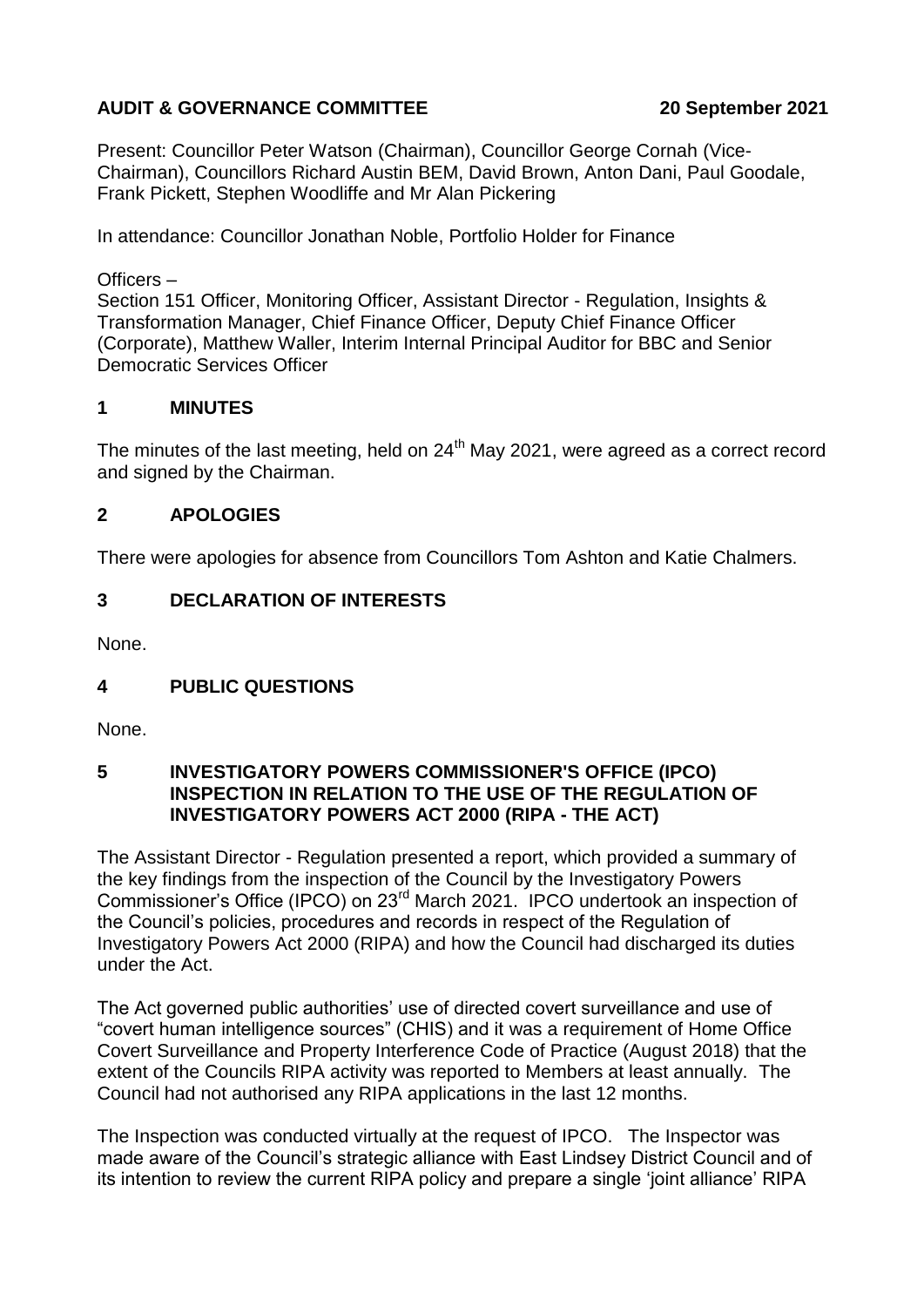#### *Audit & Governance Committee* 20 September 2021

policy document. The aim was to maximise the training and experience that officers had across both authorities and provide a single point of policy reference when any regulated activity was undertaken. One of the key findings was a recommendation from refresher training for all key officers; although rarely used, officers needed to be trained in case these powers had to be exercised.

Information provided by the Council to the Inspector demonstrated a level of compliance, which satisfied the Inspector and removed the Council from the obligation to host a physical inspection of records.

In response to Members' questions, the Assistant Director confirmed that Boston already managed the CCTV system for South Holland District Council and he was not aware of any legislation modifications that would improve the Council's discharge of duties under the Act. The Council used overt surveillance, not covert, and that included surveillance to monitor fly-tipping hotspots with signage clearly displayed that CCTV was in operation, and these current arrangements were successful in identifying perpetrators. Overt surveillance was a tool that the Council could consider using, but it was not been deemed necessary and application would have to be made to a magistrate with evidence that it was a proportionate measure.

The Committee noted the report.

# **6 QUARTER 1 2021/22 RISK REPORT**

The Insights & Transformation Manager presented a report, which provided an update on risk management as at the end of Quarter 1 of 2021/2022 (June 2021) to provide assurance to the Committee that corporate governance arrangements were in place and functioning effectively.

As previously reported, work was ongoing towards a single risk management approach across the Strategic Alliance, with the potential to extend this across the new South East Lincolnshire Councils Partnership in future. The report set out a staged approach to achieve this. The content of the risk registers would be local to Boston in the first instance, particularly the strategic risk register, as this was based on Boston's corporate priorities.

Although the Committee was not the decision making body for risk management, by receiving the reports prior to Cabinet, Members would be able to comment on the approach taken and provide assurance to Cabinet on the process followed.

All Members were invited to a risk workshop to allow them to input into the identification of the strategic risks that could prevent the achievement of Boston's corporate priorities. This would then be pulled together into a draft strategic risk register to be formally reported through the Committee and Cabinet.

Members agreed that the strategic risk workshop be held prior to the Committee's next meeting on  $8<sup>th</sup>$  November.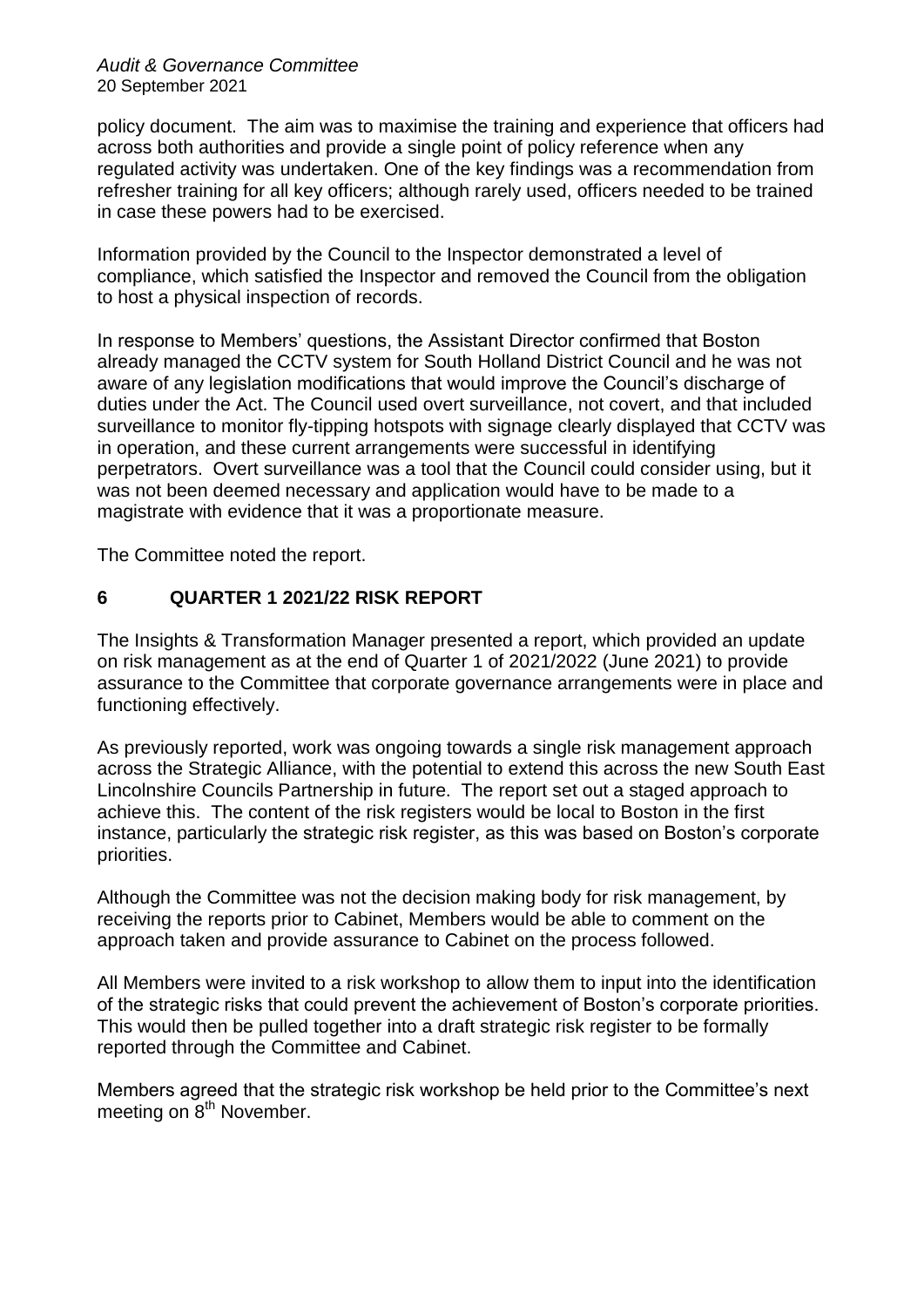## **7 UNAUDITED FINANCIAL STATEMENTS 2020/21**

The Deputy Chief Finance Officer (Corporate) presented the unaudited Financial Statements 2020/21, including the Annual Governance Statement, attached to the report at Appendix A, for the Committee's consideration in accordance with the Council's good practice.

The Accounts and Audit Regulations 2015 required that the Responsible Finance Officer (Section 151 Officer) signed the unaudited Financial Statements no later than 31 May each year and that the Financial Statements be considered and approved by a committee of the Council no later than 31 July each year.

However, due to the Coronavirus Pandemic, the regulations had been amended for 2020/21. The Accounts and Audit (Coronavirus) Amendments Regulation 2020 (SI 2021/263) required that the Section 151 Officer signed the unaudited Financial Statements no later than 1 August 2021 and that they be considered and approved, including the Annual Governance Statement, by a committee of the Council no later than 30 September 2021. The Section 151 Officer had formally approved the unaudited Financial Statements for publication in line with the statutory deadline of 1 August 2021.

The Financial Statements 2020/21 production was complete and had been prepared in accordance with the Code of Practice and the Council's accounting policies. The unaudited version of shown at Appendix A included the Comprehensive Income and Expenditure Statement, Movement in Reserves Statement, and Balance Sheet as at 31 March 2021, along with the Annual Governance Statement.

The Deputy Chief Finance Officer went through the narrative and key points of the statements in some detail.

The net worth of the Council, as shown in the Balance Sheet, had decreased by £8.461m and the Comprehensive Income and Expenditure Statement reflected this. The main reasons were set out in paragraph 1.7 of the report.

The major changes in the Balance Sheet at the year-end, considered significant enough to warrant specific reference, were:

- An increase of £9.0m in Short-term Creditors, mainly due to Covid grants received in 2020/21 but not yet paid out to businesses, therefore 'owed' to Central Government at the year end, and also due to Section 31 Grant relating to Business Rates, where Central Government and Lincolnshire County Council's shares were also paid to Boston Borough Council to assist with cash flow in year, and is therefore due to be paid back at year end.
- An increase of £8.5m in Short-term Debtors, mainly due to the accounting entries associated with the resulting deficits on the Council Tax and Business Rates Collection Fund at 31 March 2021. The debtor balances were the net positions attributable from Lincolnshire County Council, Lincolnshire Police Authority and Central Government on the Collection Fund.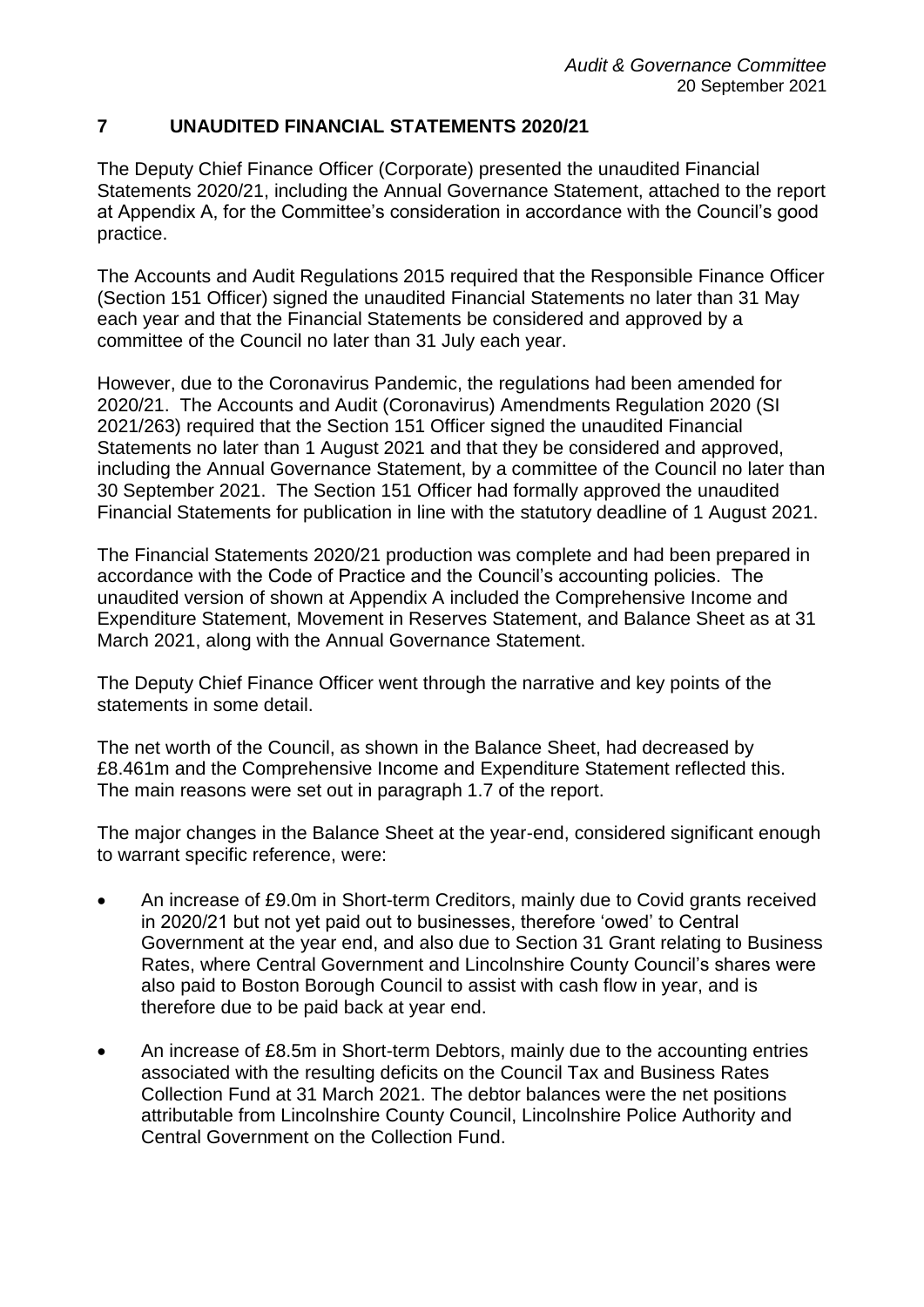The Actuary's assessment of the Council's net Pension Liability increased by £9.4m, as a result of changes in demographic and financial assumptions.

It was noted that updated pensions reports had been requested following notification from Lincolnshire County Council regarding some updated asset valuations.

The audit by Mazars LLP commenced on 16 August 2021 and was in progress, though work was taking longer because it was being carried out remotely. Officers met weekly with Mazars and were working to respond to queries and provide information as requests were received. It was expected that there might be changes to the financial statements and these would be highlighted when the audited statements were presented to the Committee. It was intended to present the Financial Statements to the Committee for approval on  $8<sup>th</sup>$  November.

The Deputy Chief Finance Officer then clarified some issues in response to questions raised. The difference of £22m in "Other service expenses" compared to the previous year, as shown in Section 14 of the statements, was due to accounting for some of the Covid-19 grants that the Council had issued. An update had been requested regarding the withheld repayments of the Council's fixed term loan, which would be reported back to Members.

Members accepted an offer from the Deputy Chief Finance Officer to hold a briefing to go through the financial statements in more detail to aid understanding.

## **Action: ES**

- 1. Advise Members of the current situation with respect to the Council's fixed-term loan, including clarification as to whether the withheld repayments were being capitalised.
- 2. Advise Councillor Dani regarding expenditure on consultation.
- 3. Arrange a briefing for Members on the financial statements via Zoom prior to the Committee's consideration of the audited financial statements.

Members went on to discuss the poor sound quality of the venue, particularly with respect to virtual attendees, who were asked to attend in person in future if possible. In order to accommodate this, it was suggested that the next meeting be held at Boston United's conference centre.

#### **Action: JC**

Arrange the Committee's next meeting to be held at the BUFC Conference Centre

#### **8 TREASURY MANAGEMENT AND CAPITAL STRATEGY UPDATE - QUARTER 1 2021/22**

The Chief Finance Officer presented a report, which set out the Treasury Management and relevant capital strategy activities of the Council for the period 1 April to 30 June 2021.

In terms of investment returns, the Council was expecting to achieve a total of £914,000 for 2021/22, comprising £893,000 gross distribution income from property fund holdings (i.e. before deduction of management fees) and £21,000 from cash investments. This compared to the total gross annual budget of £1,016,000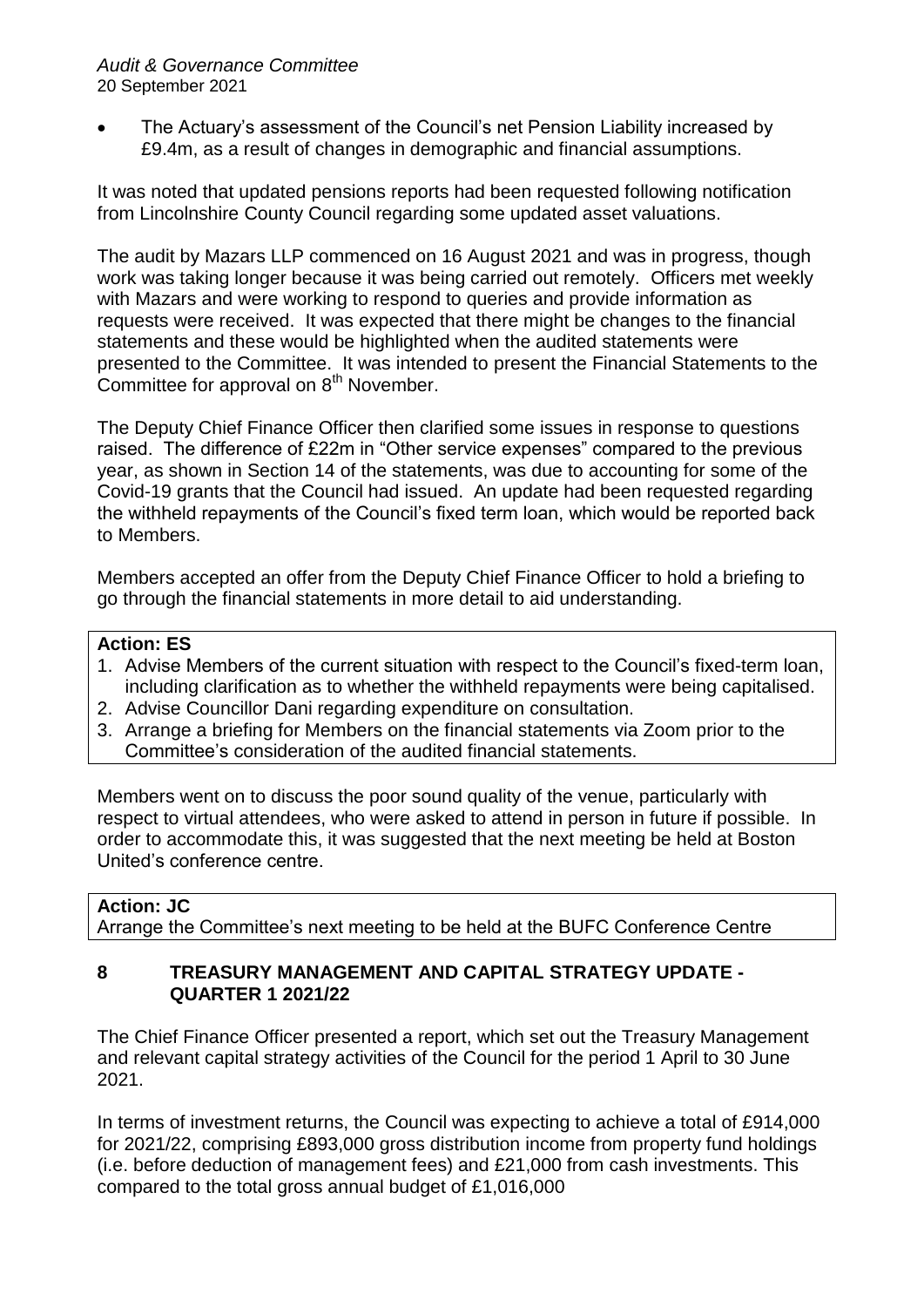The Council was generally keeping cash investments short term up to a maximum of twelve months. As the financial climate changed, who the Council invested with and the amount invested, was under constant scrutiny, taking into account risk at any particular moment in time.

During debate, there was a view that the rate of return from the property fund investments was satisfactory, but there was another view that it was worrying, as it did not cover the investment made initially. The Portfolio Holder explained in detail how these long-term investments were performing satisfactorily and the Section 151 Officer pointed out that the report only indicated a point in time.

#### **Action: SH/JM**

Include graphs in future reports to show the direction of travel of the rate of return from the Council's property fund investments.

Members discussed concerns regarding inflation and the impact of the significant rise in the cost of gas and labour shortages etc. The Chief Finance Officer confirmed that the Council's financial advisors, Link Asset Services, had provided their view on interest rates shortly after the end of the relevant period (June 2021), as the Council received updates on a quarterly basis. The Monetary Policy Committee appeared to expect that inflationary indicators would increase over the next 12 months once the impact of the recovery took hold, but would then subside. However, this report predated the emerging energy crisis and future reports would reflect this.

The report was then noted.

## **9 INTERNAL AUDIT CHARTER 2021/22**

The Internal Audit Team Manager presented the Internal Audit Charter for 2021/22.

The Charter formally defined Internal Audit's purpose, authority and responsibility, setting out Internal Audit's position within the Council and defining the scope of Internal Audit activities, setting out the way the service worked and what the Committee could expect from the service.

The Charter lay behind all the work that Internal Audit carried out for the Council and gave assurance that it was in line with professional internal audit standards in the same way as the service previously provided to the Council by the City of Lincoln. Annual reports and opinions, and regular progress reports would continue to be issued.

Members welcomed the new Internal Audit service and looked forward to working with its officers in the future.

#### **10 INTERNAL AUDIT PROGRESS REPORT SEPTEMBER 2021**

The Internal Audit Team Manager presented the Internal Audit Progress Report as at September 2021.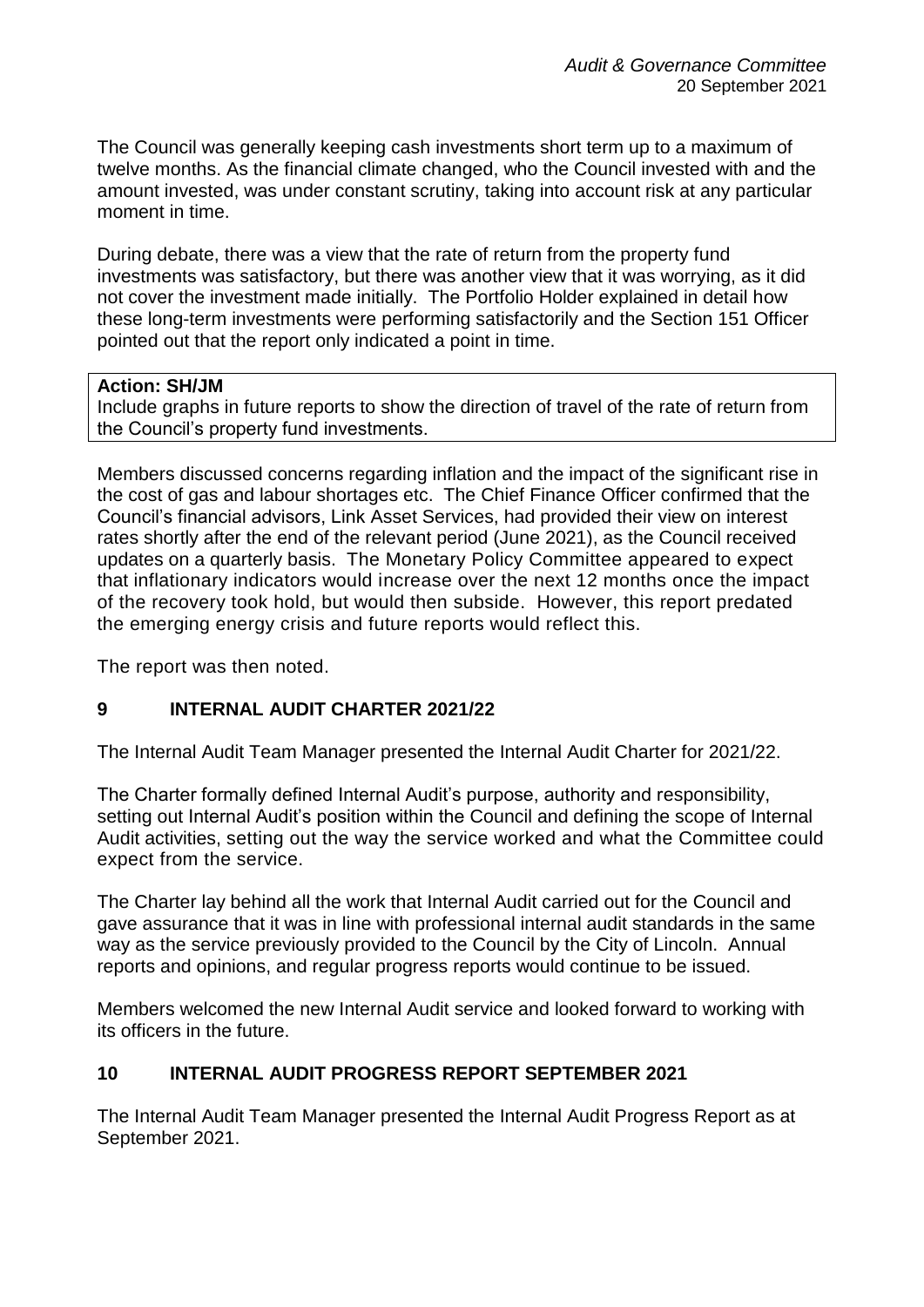Since the last Progress report in May 2021, work had commenced on the 2021/22 Audit Plan and seven audits were in progress. All audits within the 2020/21 audit plan had now been completed.

In this period one assurance review had been completed, *Governance, Risk Management & Counter Fraud (20/21)*, which had achieved Substantial assurance.

The following audits were in progress:

- Brexit
- Towns Fund
- Income
- Housing Benefit Subsidy
- Boston Town Area Committee
- Carbon Reduction
- Flood Management

The Committee's attention was brought to the section of the report that set out details of some of the recent public interest reports, including Liverpool City Council and a Grant Thornton report, which pulled together a number of public interest reports and listed the lessons learned from them. These were useful documents for the Committee to consider, as they showed the common themes and issues that authorities currently struggled with and a key finding was the importance of culture and ethics.

The report was noted.

## **11 WORK PROGRAMME**

It was noted that the report on Accounting Policies would be an agenda item for the Committee's meeting on 28<sup>th</sup> March 2022.

A Member asked if the Member Code of Conduct would be brought to the Committee in the near future. Also, whether the three authorities of the new South & East Lincolnshire Councils Partnership would adopt the same version and if it would be similar to that of the County Council.

The Monitoring Officer explained that, since his recent appointment, his focus had to be on the legalities behind the new partnership, but the Code of Conduct was a priority. It was expected that the three authorities would adopt the model Code of Conduct produced by the Local Government Association and, therefore, it would be very similar to the County Council's Code of Conduct.

Members requested regular briefings with fund managers and stressed the importance of all Members receiving updates throughout the year.

The Section 151 Officer confirmed that a programme of activity for the Committee was being drawn up, some of which would be opened to all Members, and reminded Members of the financial training sessions already arranged to take place in the next couple of weeks.